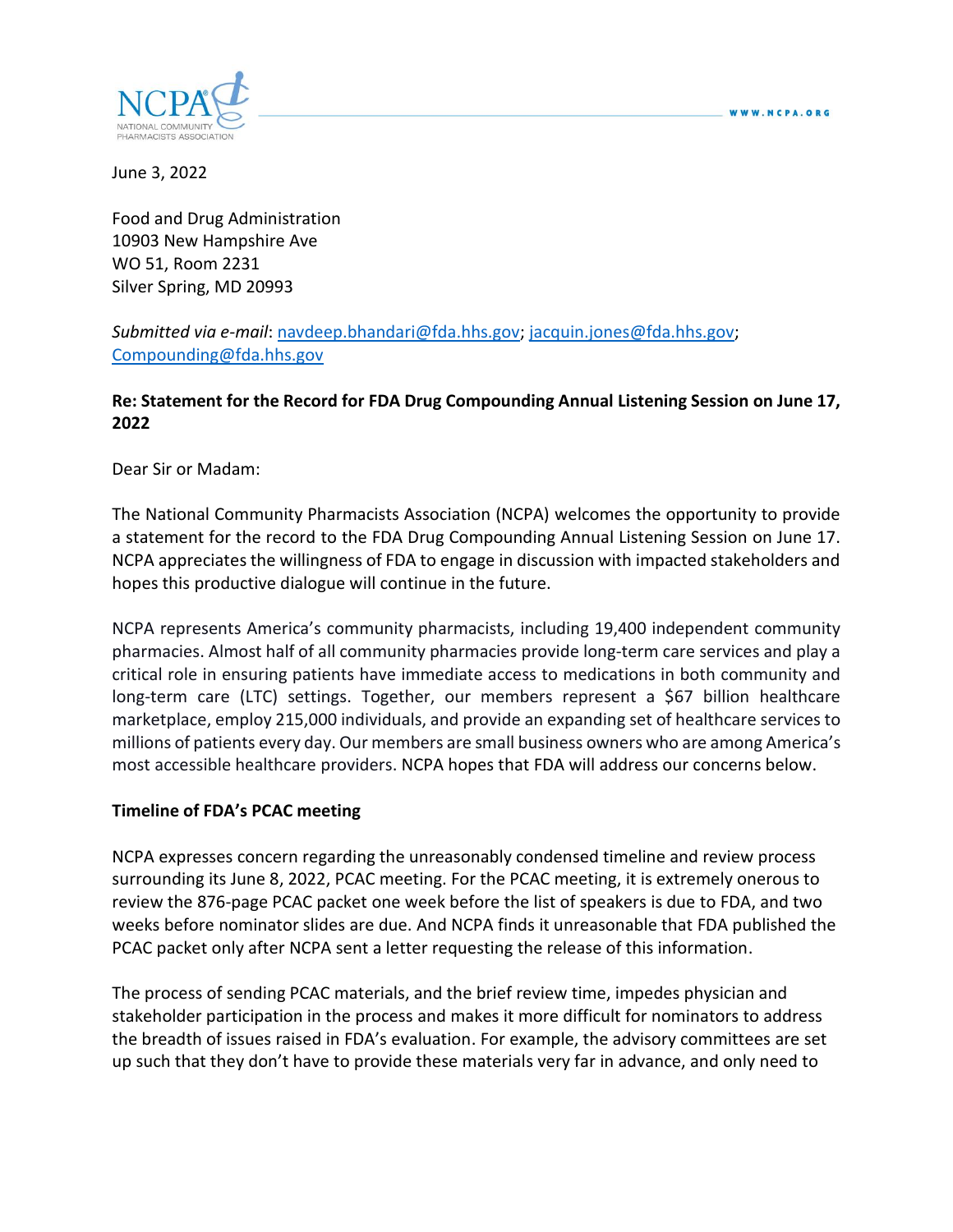announce the meeting at least 15 calendar days in advance.<sup>1</sup> The accelerated timeline employed by FDA is inappropriate to create a robust discussion on the future of the availability of the compounding agents at issue for patient care. While nominators can speak to these agents, it has often been years since the original nominations were submitted. Nominators would therefore appreciate more time to gather the most recent and relevant research. The nominators also need more time to review FDA's lengthy analyses.

Therefore, NCPA believes that nominators should have at least three weeks from the release of the FDA packet to the due date for speakers, and an additional two weeks to the due date for slides. NCPA does not understand why slides need to be turned in a week before the meeting, when FDA is already giving nominators a short timeline.

#### **Implementation of GFI 256**

NCPA is grateful for FDA's Center for Veterinary Medicine (CVM)'s willingness to participate in productive conversations on the GFI. However, we question whether ongoing conversations on the GFI will lead to patient-centered change.

NCPA reiterates concern with GFI #256, issued in its final form by FDA in April.<sup>2</sup> Our concerns are similar to the concerns we expressed in comments to FDA to the draft GFI #256 in October 2020, and to GFI #230, which the Agency issued in 2015 and withdrew in 2017 following serious objections from stakeholders, such as veterinarians, pharmacists, and pet owners. In addition, in the final appropriations bills for FY2017 and FY2018, Congress included report language asserting that GFI #230 exceeded FDA's statutory authority. This final GFI #256 will likely inhibit veterinarians from properly treating their animal patients. Our additional comments will focus on issues we believe will lead to decreased access to compounds for veterinary use and undermine the triad of care that exists between prescribers, pharmacists, and animal patients.

For the reasons stated below and in earlier provided comments, NCPA continues to request the FDA withdraw GFI #256.

#### 1. **The final guidance misinterprets federal law and regulations issued by the FDA.**

Federal law is silent on compounding for animals from active pharmaceutical ingredients (APIs). It remains incongruent to have federal law say you can compound with APIs for humans but have FDA interpretation that would disallow this for animals except in limited circumstances.

<sup>1</sup> [https://www.fda.gov/advisory-committees/about-advisory-committees/common-questions-and-answers-about-fda](https://www.fda.gov/advisory-committees/about-advisory-committees/common-questions-and-answers-about-fda-advisory-committee-meetings)[advisory-committee-meetings](https://www.fda.gov/advisory-committees/about-advisory-committees/common-questions-and-answers-about-fda-advisory-committee-meetings)

<sup>2</sup> "#256: Compounding Animal Drugs from Bulk Drug Substances - Guidance for Industry," April 22, 2022. *Food and Drug Administration.* Available at: [https://www.fda.gov/media/132567/download.](https://www.fda.gov/media/132567/download)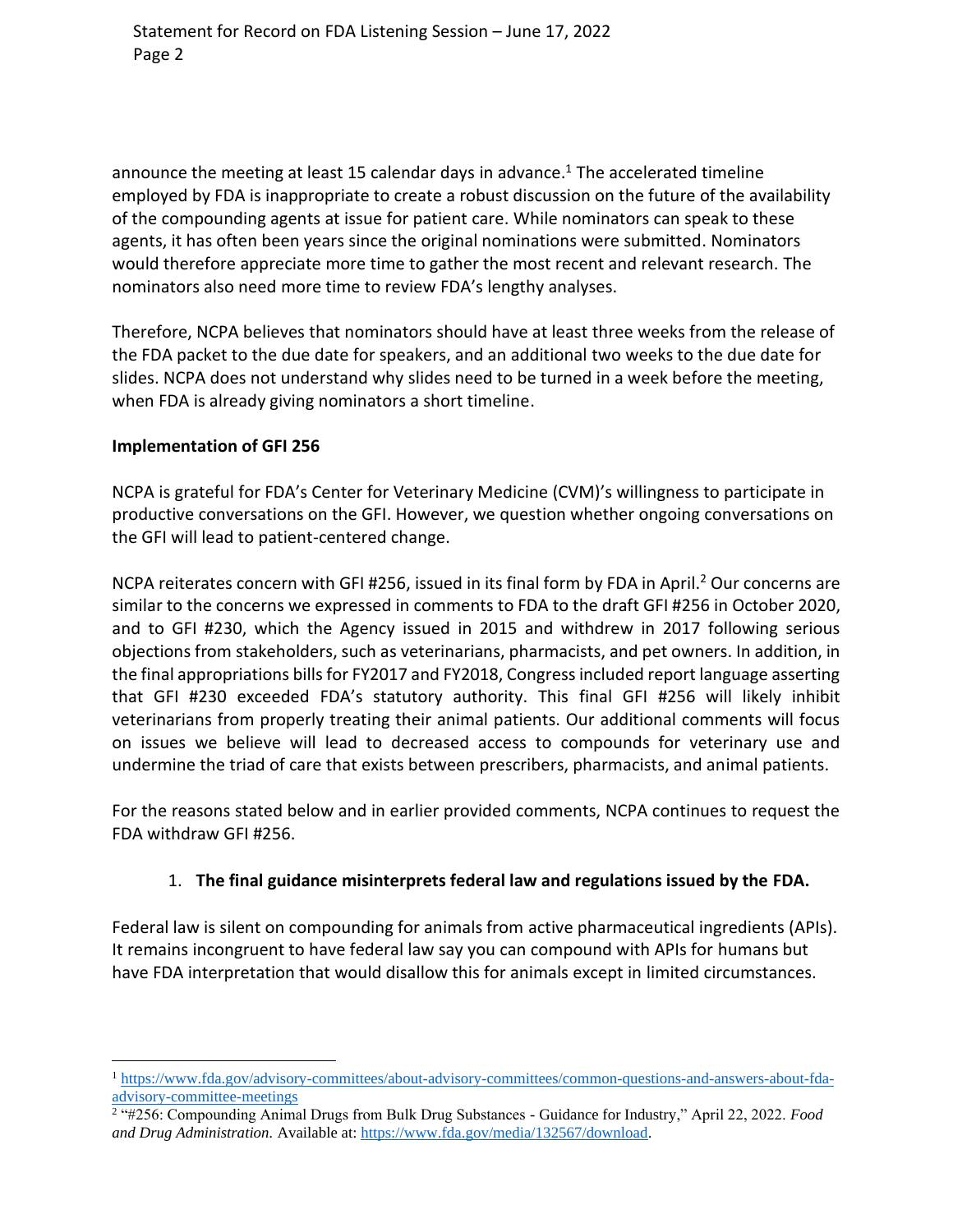Furthermore, FDA's stated logic that compounding from APIs for animals is not in federal law and is thus illegal creates a legal uncertainty for FDA's lists for office stock; these lists are also not grounded in any statutory authority.

NCPA requests FDA review these current regulations and draft new guidance which respects this shared authority in the compounding space.

# 2. **FDA's Animal Office Stock Compounding Lists Essentially Approve Compounding in Those Instances, Yet FDA Takes Position that Animal Compounding Is Not Allowed**

As noted in the final GFI #256, FDA established a public docket in November 2019 for interested parties to nominate bulk drug substances to a list (the List) of bulk drug substances for compounding office stock drugs for use in nonfood-producing animals or antidotes for foodproducing animals (the List) and comment on nominated and evaluated bulk drug substances. On April 14, 2022, FDA expanded these nominations to include drugs compounded for use as sedatives or anesthetics for free-ranging wildlife species, and rearranged the List into two separate lists as described above. In this way, FDA's list for animal office stock compounding has essentially created approved specific compounds with indications. This is inconsistent with FDA policy that compounds cannot have indications, as indications are for approved drugs.

# 3. **The GFI fails to properly recognize and accommodate animal drug shortages.**

FDA notes in the final guidance that it will "apply its process" to mitigate animal drugs that are temporarily in shortage. FDA further stipulates that "actions may include working with drug manufacturers and others in the animal health industry, speeding up the animal drug review and approval process, encouraging sponsors of alternate products to increase production, or refraining from taking action against imports of foreign-approved versions of the drug product." 3

However, these processes fail to address the impact on animal patient care a shortage might have and impedes compounders from serving the needs of those patients. Additionally, the procedures established by FDA are inadequate to determine what is currently in shortage in the market.

## 4. **Compliance requirements set unobtainable standard for compounders to assess inactive ingredients.**

According to the final GFI, FDA generally does not intend to take enforcement action against the compounding of animal drugs from bulk drug substances as office stock for nonfoodproducing animals for violations of the requirements for animal drug approval, adequate

<sup>3</sup> "#256: Compounding Animal Drugs from Bulk Drug Substances - Guidance for Industry," April 22, 2022. *Food and Drug Administration.* Available at: [https://www.fda.gov/media/132567/download.](https://www.fda.gov/media/132567/download)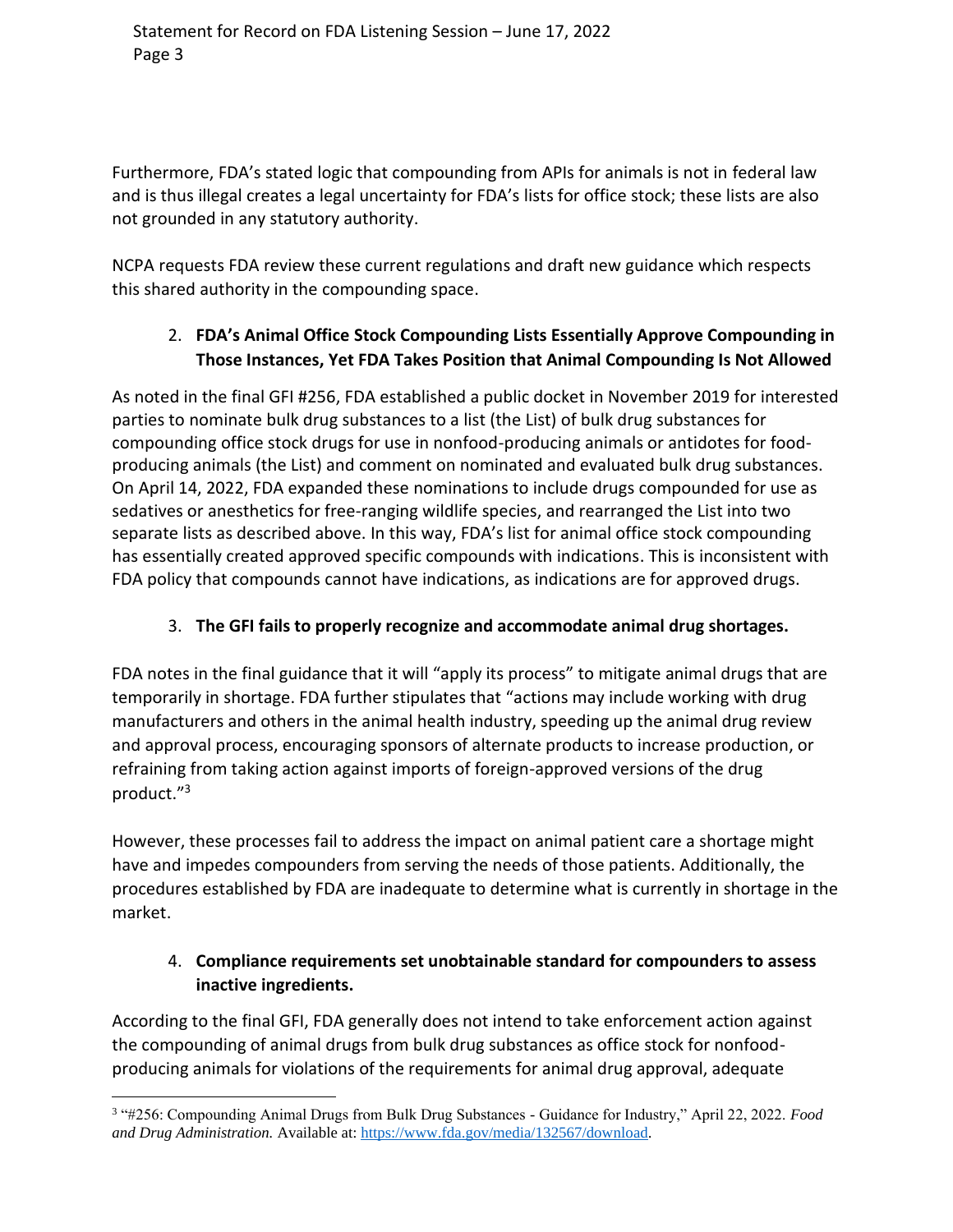directions for use, and current good manufacturing practice (CGMP) when certain circumstances are present, including that "All bulk drug substances, inactive ingredients, and finished drug products used in compounding meet the standards set in any applicable USP-NF monograph and comply with other FD&C Act requirements for drug components."<sup>4</sup> This sets an unobtainable standard for compounders. Compounders do not have the ability to assess inactive ingredients, as the package inserts for manufactured animal drug products do not disclose them. 5

## 5. **Conclusion.**

NCPA appreciates the opportunity to share with you our additional comments and suggestions to the final GFI #256. For the reasons stated above and previously submitted, we urge FDA to withdraw the final GFI #256 as it did with its previous draft (GFI #230), which the Agency issued in 2015 and withdrew in 2017. NCPA is committed to working with FDA and other industry stakeholders in promoting efforts to preserve veterinary and human patient access to medically necessary compounded medications.

## **Concerns with patient access to cBHT**

NCPA expresses concern with maintaining appropriate access to cBHT. An April 2022 article in *Menopause: Journal of The North American Menopause Society* concluded that there is no evidence that compounded hormones pose an increased clinical risk compared to FDAapproved products.<sup>6</sup> This article also demonstrates that clinically relevant information regarding cBHRT was omitted from the report.

We also re-iterate our arguments made in a September 2020 letter to FDA, jointly written with the National Alliance of State Pharmacy Associations (NASPA) and the Alliance for Pharmacy Compounding (A4PC).<sup>7</sup> In this letter, we criticize the NASEM report, especially considering that the NASEM committee lacked experts on compounding, and the NASEM report went well beyond its charge, particularly when recommending that almost all hormones that are used in cBHT be considered for FDA's difficult to compound list. NCPA and its members who compound hormone therapies have engaged in several advocacy opportunities to gather patient and prescriber feedback on cBHT, including participating in a cBHT testimonial portal conducted by The Partnership for Personalized Prescriptions, as well as a prescriber survey.

at: [APC: Menopause publishes cBHT meta-analysis \(a4pc.org\).](https://a4pc.org/2022-04/menopause-publishes-cbht-meta-analysis/)

<sup>4</sup> "#256: Compounding Animal Drugs from Bulk Drug Substances - Guidance for Industry," April 22, 2022. *Food and Drug Administration.* Available at: [https://www.fda.gov/media/132567/download.](https://www.fda.gov/media/132567/download)

<sup>5</sup> One example is Vetmedin. While the package insert discusses the active ingredient it does not disclose the inactive ingredients. See: [https://www.bi-](https://nam10.safelinks.protection.outlook.com/?url=https%3A%2F%2Fwww.bi-vetmedica.com%2Fsites%2Fdefault%2Ffiles%2Fdam%2Finternet%2Fah%2Fvetmedica%2Fcom_EN%2Fproduct_files%2Fvetmedin%2Fvetmedin_label.pdf&data=05%7C01%7Csteve.postal%40ncpa.org%7C7fe7391822ab491ea0a408da458c500d%7Cb77cba5b4b54454ab17c067a46f21ebb%7C0%7C0%7C637898766522126548%7CUnknown%7CTWFpbGZsb3d8eyJWIjoiMC4wLjAwMDAiLCJQIjoiV2luMzIiLCJBTiI6Ik1haWwiLCJXVCI6Mn0%3D%7C3000%7C%7C%7C&sdata=wm0bVnrEfT0C1CwUEjWu6TIlk5BUcEkS3l0p1k2DVgs%3D&reserved=0)

[vetmedica.com/sites/default/files/dam/internet/ah/vetmedica/com\\_EN/product\\_files/vetmedin/vetmedin\\_label.pdf.](https://nam10.safelinks.protection.outlook.com/?url=https%3A%2F%2Fwww.bi-vetmedica.com%2Fsites%2Fdefault%2Ffiles%2Fdam%2Finternet%2Fah%2Fvetmedica%2Fcom_EN%2Fproduct_files%2Fvetmedin%2Fvetmedin_label.pdf&data=05%7C01%7Csteve.postal%40ncpa.org%7C7fe7391822ab491ea0a408da458c500d%7Cb77cba5b4b54454ab17c067a46f21ebb%7C0%7C0%7C637898766522126548%7CUnknown%7CTWFpbGZsb3d8eyJWIjoiMC4wLjAwMDAiLCJQIjoiV2luMzIiLCJBTiI6Ik1haWwiLCJXVCI6Mn0%3D%7C3000%7C%7C%7C&sdata=wm0bVnrEfT0C1CwUEjWu6TIlk5BUcEkS3l0p1k2DVgs%3D&reserved=0) On the other hand, human drug products list all the ingredients including the inactive ingredients. See Section 11,

the Description, here for example: [https://www.accessdata.fda.gov/drugsatfda\\_docs/label/2014/019777s064lbl.pdf.](https://nam10.safelinks.protection.outlook.com/?url=https%3A%2F%2Fwww.accessdata.fda.gov%2Fdrugsatfda_docs%2Flabel%2F2014%2F019777s064lbl.pdf&data=05%7C01%7Csteve.postal%40ncpa.org%7C7fe7391822ab491ea0a408da458c500d%7Cb77cba5b4b54454ab17c067a46f21ebb%7C0%7C0%7C637898766522126548%7CUnknown%7CTWFpbGZsb3d8eyJWIjoiMC4wLjAwMDAiLCJQIjoiV2luMzIiLCJBTiI6Ik1haWwiLCJXVCI6Mn0%3D%7C3000%7C%7C%7C&sdata=zYG9WeSgft3HWhUViqBpNJ2OzBsU2gxMttXiCAZIXRI%3D&reserved=0) <sup>6</sup> See "Menopause publishes cBHT meta-analysis," *Alliance for Pharmacy Compounding.* April 1, 2022. Available

<sup>7</sup> See Microsoft Word - [Joint Pharmacy Draft Letter to FDA NASEM Report.docx \(ncpa.org\).](https://ncpa.org/sites/default/files/2020-09/Joint-Pharmacy-Letter-to-FDA-NASEM-Report.pdf)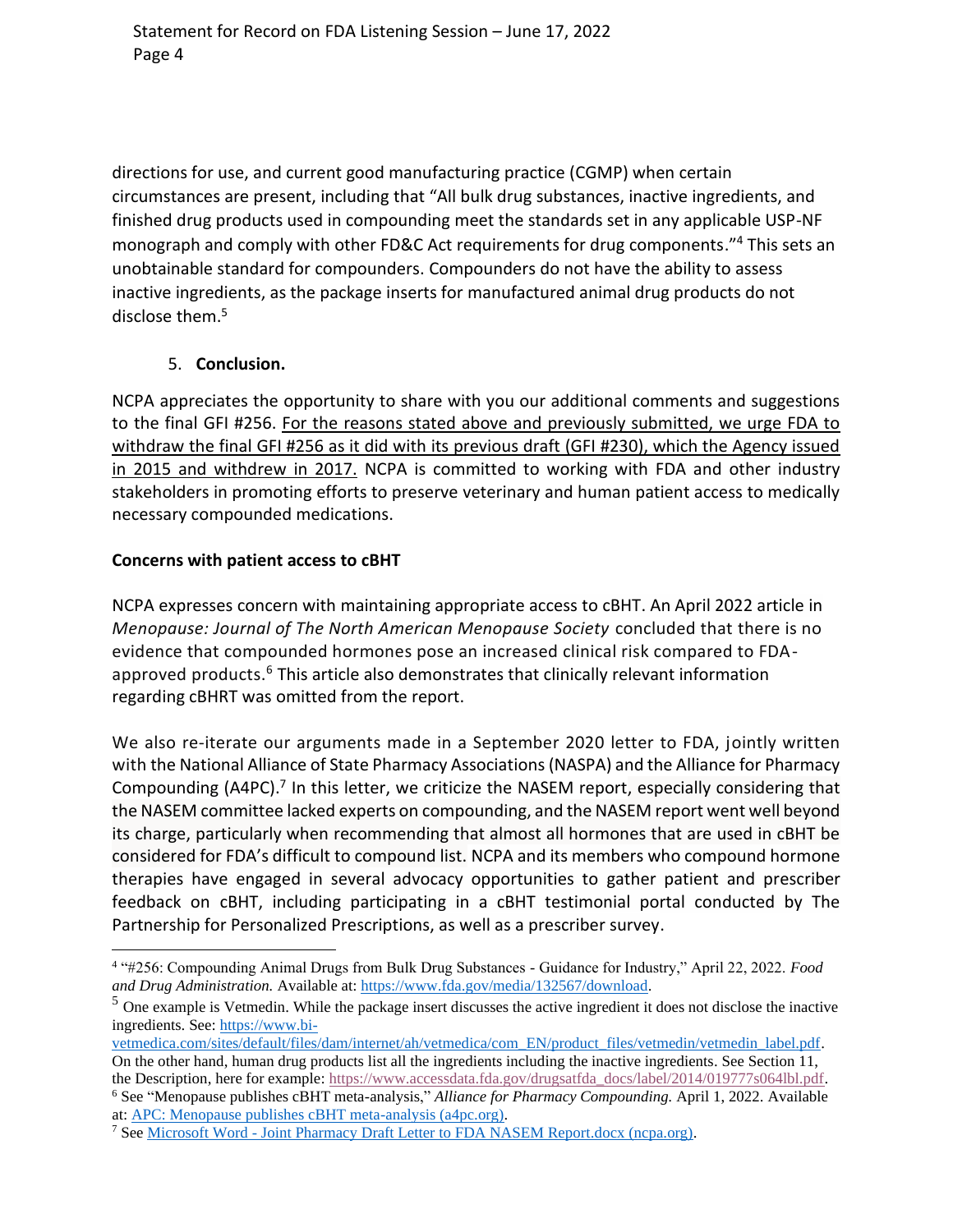#### **Insanitary conditions overreach**

In November 2020, FDA issued its final guidance *Insanitary Conditions at Compounding Facilities: Guidance for Industry*. Unfortunately, FDA failed to respond to most of the comments NCPA provided on November 26, 2018, when the original draft guidance was released. There are still unresolved questions regarding the difference between the guidance and the requirements of USP <797>. Specifically, the encouragement of recalls of possibly contaminated product, adequate coverage of hair and skin when compounding drugs in sterile environments, and terms used by the FDA in the guidance left undefined and vague which makes compliance difficult and burdensome for compounders.

#### **NCPA strongly supports addition of glutathione to the 503A Bulks List**

NCPA strongly supports the inclusion of glutathione on the 503A Bulks List, and originally nominated it for inclusion in 2014. NCPA disagrees with FDA's recommendation that glutathione not be included on the 503A Bulks List. NCPA supports the testimony of A.J. Day, PharmD, Vice President of Clinical Services at PCCA, given to PCAC on June 8, 2022.

As indicated in the FDA briefing packet, NCPA strongly supports the addition of glutathione for chemotherapy-induced neuropathy and cystic fibrosis.<sup>8</sup>

## **Any Future MOU**

NCPA welcomes FDA's delay of the MOU to October 27, 2022, the suspension of the October 2020 MOU, its plans to establish a new MOU through rulemaking, and its "plans to further extend the period during which FDA does not intend to enforce the statutory 5 percent limit during the rulemaking process."<sup>9</sup>

NCPA hopes that any future MOU will address our previously stated concerns. First, we hope that states are given sufficient time to assess any conflicts of law, and if they choose to sign, modify existing laws to comply with the MOU. Already, several state boards of pharmacy have raised issues about the potential conflicts between the old MOU and existing state laws regarding confidentiality of information – which conflicts with the reporting requirements of the old MOU. Some of these states have significant patient populations who use compounded drugs.

We also remain concerned about the consequences of not signing the MOU on patient access to essential compounded medications. Pharmacies in states that sign the MOU will be permitted to provide patients with personalized medications unimpeded. In states that choose not to sign, a five percent cap on interstate shipments would be imposed on pharmacies. NCPA is also

<sup>8</sup>[https://www.fda.gov/media/158541/download,](https://www.fda.gov/media/158541/download) page 544-546.

<sup>9</sup>See [Memorandum of Understanding Addressing Certain Distributions of Compounded Drugs | FDA](https://www.fda.gov/drugs/human-drug-compounding/memorandum-understanding-addressing-certain-distributions-compounded-drugs#:~:text=Memorandum%20of%20Understanding%20Addressing%20Certain%20Distributions%20of%20Compounded,memorandum%20of%20understanding%20%28MOU%29%20between%20FDA%20and%20states.)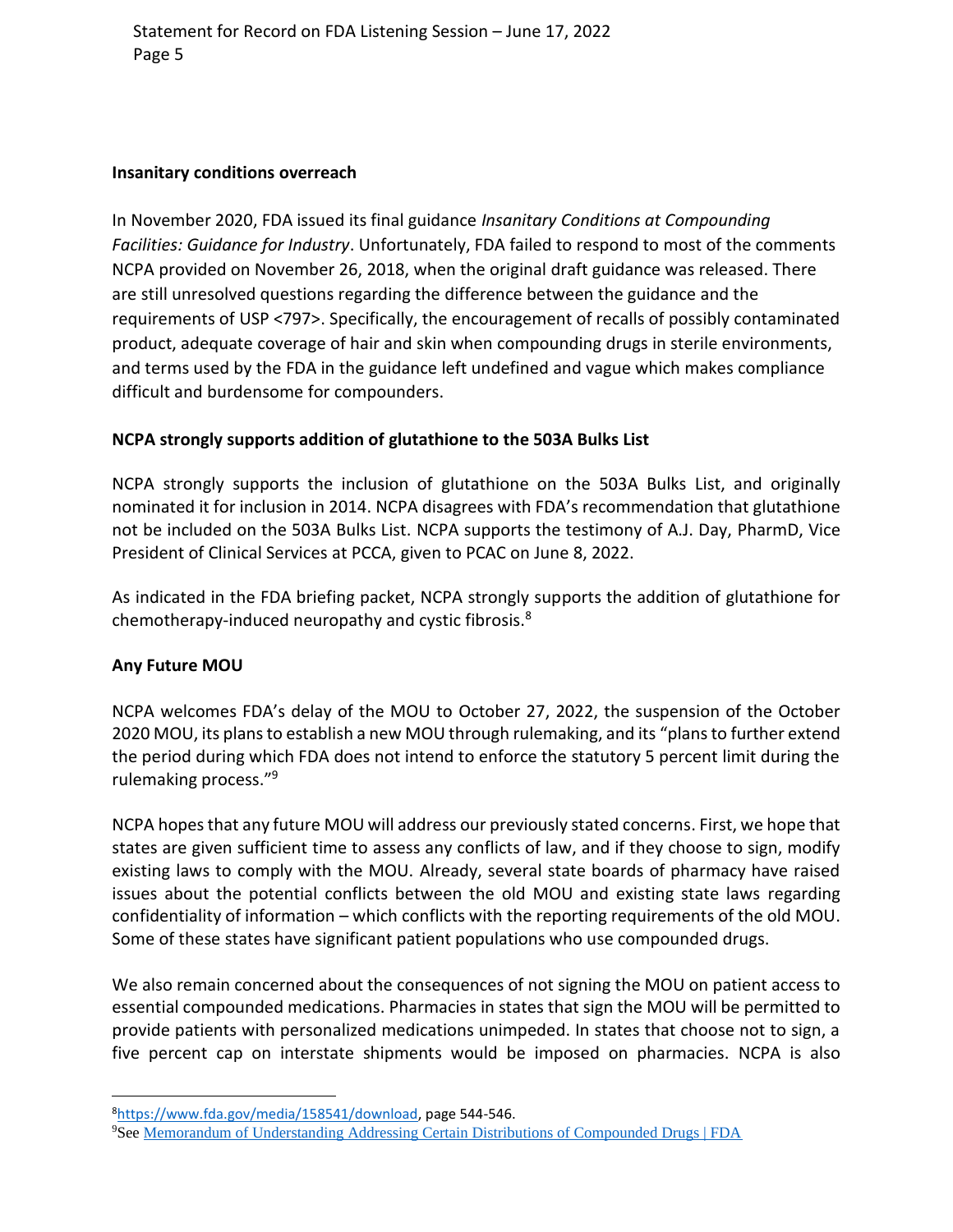concerned that patients who rely on compounded medications from pharmacies in states that cannot or do not sign the final MOU deadline will be penalized by disruption of care and inability to receive therapy from their pharmacy of choice.

NCPA also disapproves of the way FDA has structured the past MOU. NCPA continues to have issues with both the process and the content of the old MOU – we believe FDA conflates the definitions of "distribute" and "dispense" without Congressional authorization.

The statutory language in section 503A of the FDCA directing FDA to establish an MOU with states requiring reporting of interstate distributions of compounded drugs is now outdated and does not make sense in the context of the establishment of 503B outsourcing facilities under the DQSA. That being said, we hope that FDA will work with NCPA, NABP and other pharmacy stakeholders on consensus legislation to update this statute to require reporting by pharmacies of interstate dispensing and distributions of compounded drugs without the need for states to sign an MOU that may conflict with state laws and without the arbitrary and punitive 5% cap in the current law.

## **Addressing Drug Shortages**

NCPA also urges FDA to continue to dialogue with stakeholders on addressing drug shortages. NCPA recommends that FDA adopt a policy to permit 503A compounding pharmacies to be a tertiary supplier of office stock compounded medications when others are unable to provide medications, as shown by the issues with supply during the Public Health Emergency and recognized by the Agency's Temporary Policy for Compounding of Certain Drugs for Hospitalized Patients by Pharmacy Compounders not Registered as Outsourcing Facilities During the COVID-19 Public Health Emergency Guidance for Industry.<sup>10</sup>

NCPA supports the Patient Access to Urgent-Use Pharmacy Compounding Act (HR 3662), which creates a narrow path for 503A to source shortage drugs (on the FDA or ASHP shortage list) to hospitals and clinics when they cannot be acquired from a manufacturer or 503B.<sup>11</sup>

## **Adverse Event Reporting**

Lastly, NCPA requests that FDA engage stakeholders in addressing the proper role, responsibilities, and repercussions for adverse event reporting.

<sup>10</sup> [https://www.fda.gov/media/137125/download.](https://www.fda.gov/media/137125/download)

<sup>11</sup> H.R.3662 - [117th Congress \(2021-2022\): Patient Access to Urgent-Use Pharmacy Compounding Act of 2021 |](https://www.congress.gov/bill/117th-congress/house-bill/3662?q=%7B%22search%22%3A%5B%22HR+3662%22%2C%22HR%22%2C%223662%22%5D%7D&r=1&s=1)  [Congress.gov | Library of Congress.](https://www.congress.gov/bill/117th-congress/house-bill/3662?q=%7B%22search%22%3A%5B%22HR+3662%22%2C%22HR%22%2C%223662%22%5D%7D&r=1&s=1)